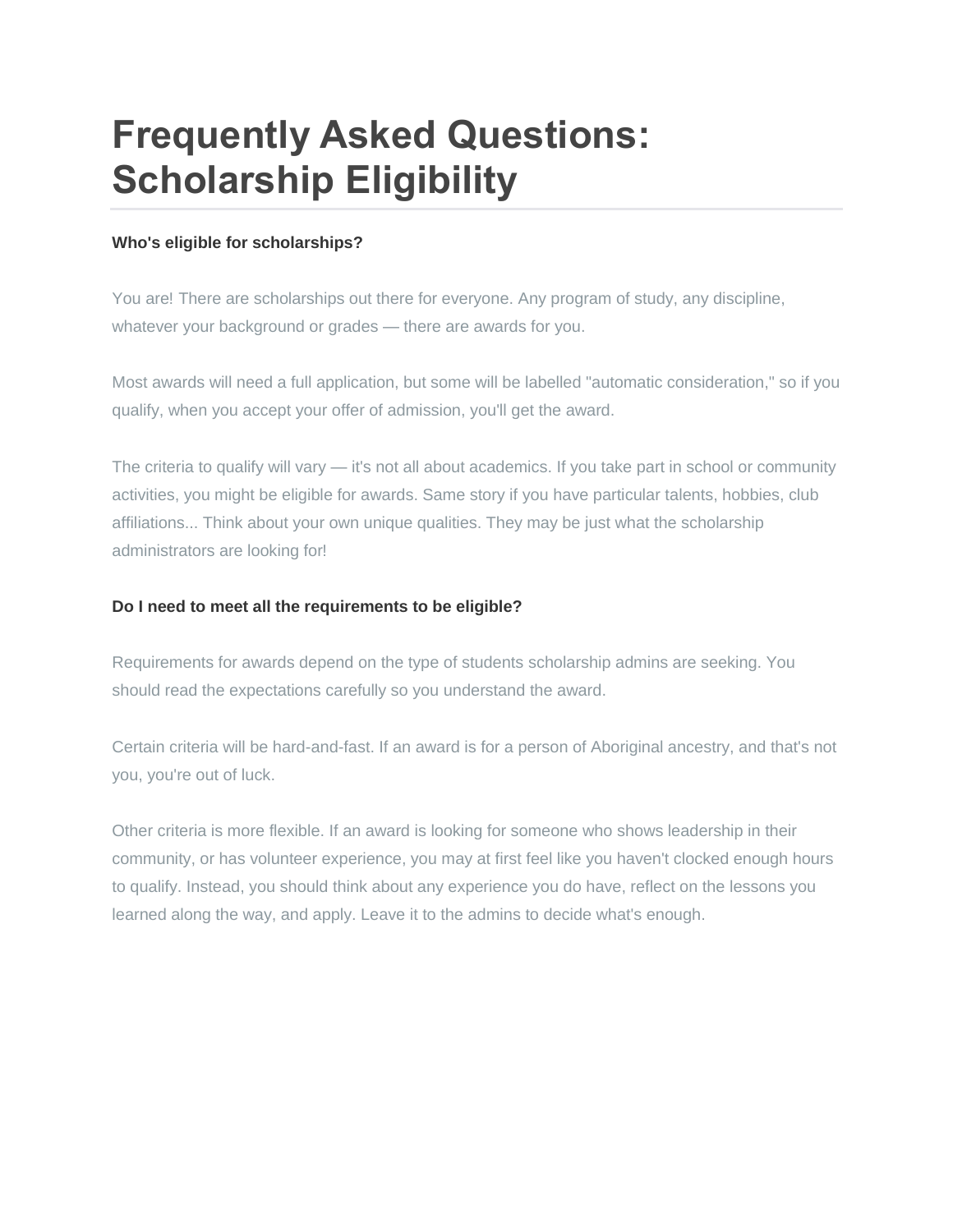#### **What do I need for scholarships with automatic consideration?**

The conditions vary by school. When you apply for admission, you'll be added to the list for any automatic consideration awards that you qualify for.

You can reach out to the school's financial aid or student awards department to get up-to-date information if you need it.

#### **Are scholarships with automatic consideration given in my acceptance letter from a school?**

Yes, you'll be notified in your acceptance letter which automatic scholarships you qualify for. If there are any changes to your eligibility, or additional scholarships, you may be notified again later.

#### **Will my grade 12 average affect my applications?**

Your grades, in grade 12 or otherwise, are only relevant for scholarships that explicity say so. Listings on [ScholarshipsCanada](https://www.scholarshipscanada.com/Index.aspx) clearly list the requirements, so if academic average isn't there, you have nothing to worry about!

#### **Will scholarship administrators look at my grade 11 and 12 grades?**

Typically, if the admins care about your average at all, they'll be looking at your marks in grade 12. If you're applying early (and you should be!) then you may not know your final grades. No problem so long as you meet the minimum requirements, you're eligible.

Scholarships based on "automatic consideration" may be interested in your grade 11 scores to get a sense of your overall performance. You may even be offered a conditional scholarship — which you'll receive in full if you continue to qualify. Read the documents you're sent carefully, so you know what you're up against.

If you have questions about your eligibility, the best thing to do is ask the scholarship administrator directly. As with anything, when in doubt, ask.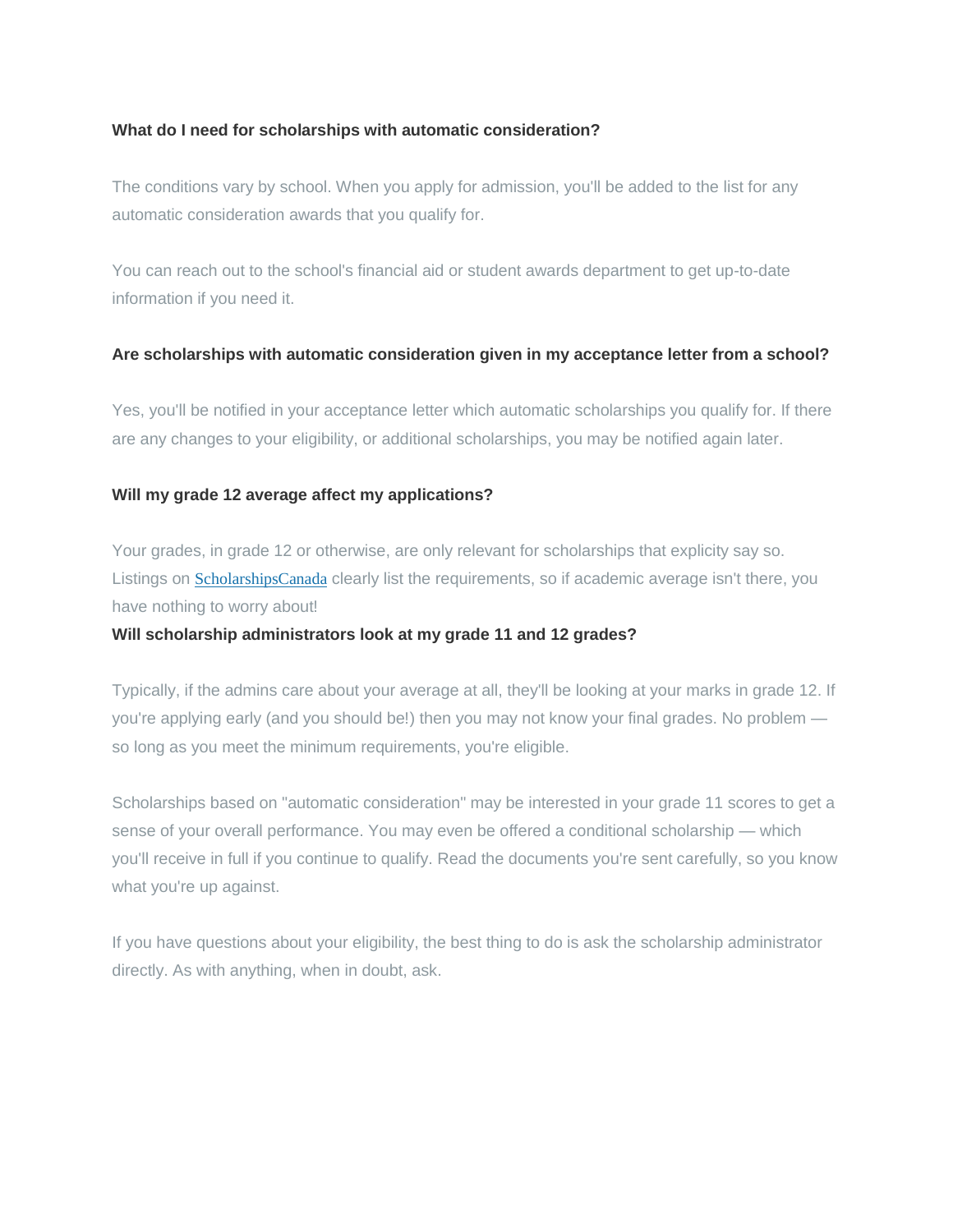#### **When applying for awards based on academics, will my summer school marks count?**

Scholarship admins will usually look at your overall GPA. If your summer marks are included in your GPA, then yes, they'll count. Some scholarships will even want to see a transcript of your grades, meaning they'll be able to consider your performance in all your courses. Again, ask the admin if you're unsure what will count.

#### **When a scholarship asks for a GPA of 3.0 or 4.0, what percentage grade is that?**

Grade Point Average (GPA) is usually based on a 4 or 5 point scale. A 3.0 is equivalent to a 'B,' and a 4.0 an 'A,' which means your marks should be somewhere in the 75-85% range. Different schools and institutions use different numbering schemes, so if you think you've got a shot, you should just apply. If you want to go the extra mile, there are GPA [calculators](https://gpacalculator.net/) online. Of course, if you're concerned, you should ask the scholarship admin directly.

#### **What's the average income for scholarships and bursaries based on financial need?**

"Financial need" is a broad term — the definition will depend on the scholarship administrator. You may be asked to submit a budget, or accounts of your finances (including household income, expenses, etc), so admin staff can make decisions about which applicants have the greatest need.

To get a leg up, contact the scholarship admin directly to learn just what "financial need" means to them.

#### **If I don't know what school I want to attend, does that affect my applications?**

Not necessarily. There are lots of ways to search ScholarshipsCanada for awards, like your field of interest, cultural background, extracurriculars, affiliations, special needs and so on. Generally only scholarships offered by schools themselves are concerned about where you attend. Many awards from companies or organizations may not be concerned with which school you choose.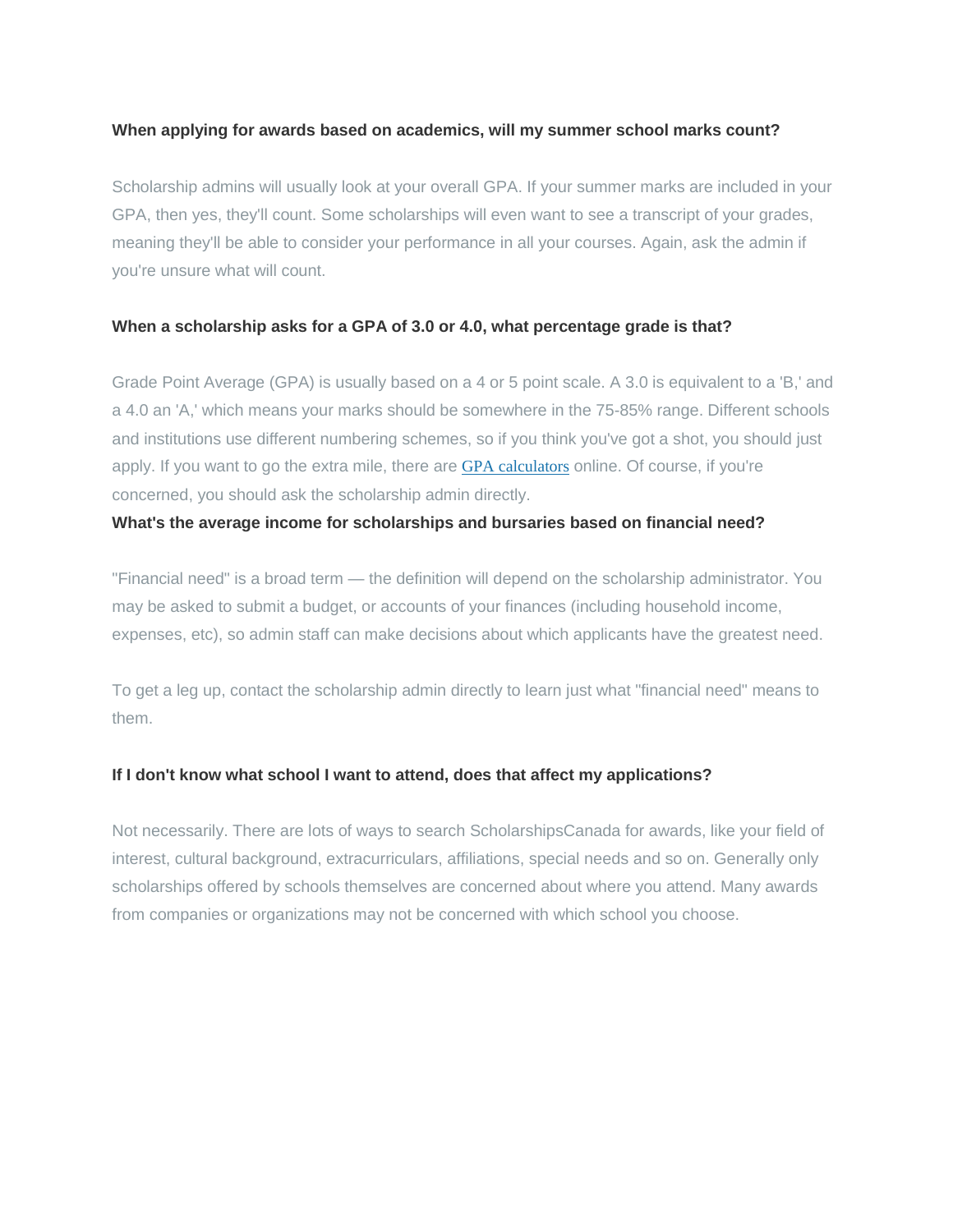#### **If I won't be graduating high school next year, can I still apply for scholarships?**

Most of the awards on **[ScholarshipsCanada.com](https://www.scholarshipscanada.com/)** are for those going into post-secondary education, but there are some available to people in grades 10 and 11. Take time to ensure that you're eligible for the awards you apply for.

Kudos to you for beginning your search early, though. The more research and prep you're able to do, the better your odds at getting great scholarships when you graduate.

### **Should I still apply for scholarships if I'm thinking of taking a gap year after high school?**

You should definitely check out your matching awards to find what you qualify for. Sure, a lot of the awards on [ScholarshipsCanada.com](https://www.scholarshipscanada.com/) are for students entering their first year of college or university, but there are all kinds of awards. Some aren't even school related!

#### **Can I apply for scholarships before being accepted to a school?**

Generally not, unless the award says otherwise. Most of the time, you must have applied and been accepted before you can pursue awards. If you're looking at an award with automatic consideration, then you needn't apply at all — you'll receive the award when you accept your offer of admission.

#### **Can I apply for scholarships from schools without accepting their offer of admission?**

You can apply, sure, but only registered students will be able to win. Many scholarships come at time of enrolment, and may act as a credit against your tuition. If you're not going to attend a particular school, you'd be better off focusing your attention elsewhere.

#### **Do schools look at what kind of high school I attended?**

In some rare cases, awards will be based on your particular high school, or the region you grew up in. This will be clearly stated in the scholarship listing. Most of the time, though, schools won't care which school you attended so long as you qualify for the award.

#### **Are scholarships available for my academic and career interests?**

Absolutely. You can search awards based on your field of study or your future career on [ScholarshipsCanada.com](https://www.scholarshipscanada.com/). If you're logged in, you'll automatically be matched with awards that fit the interests listed on your profile.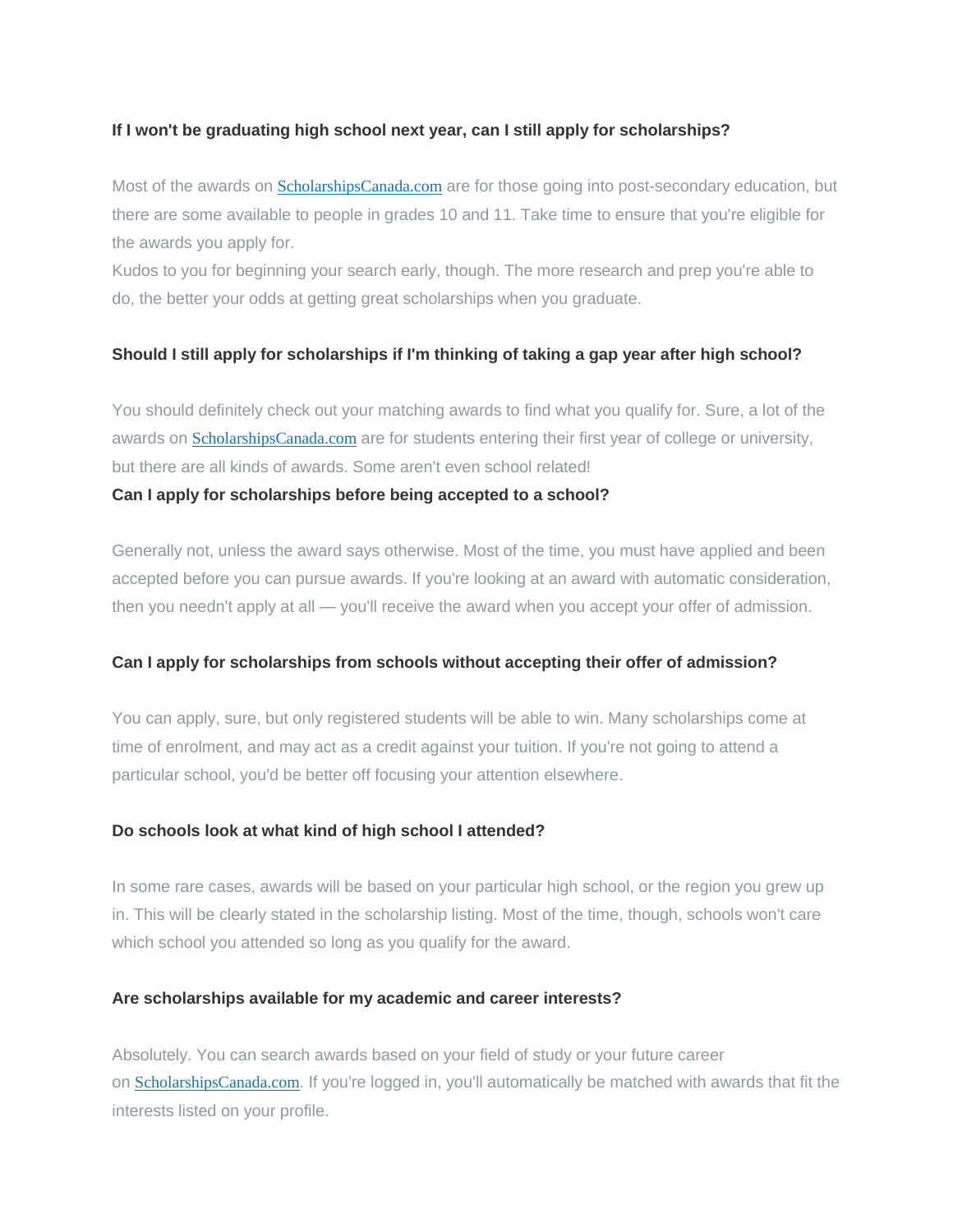#### **Can I apply for awards that have nothing to do with my field of study?**

Yes. Some scholarships are based on your school, cultural background, club affiliation, etc. There are even some that are totally open. You should apply for every award you can!

#### **Do I meed a lot of community service hours to apply for scholarships?**

Not at all! There are lots of scholarships out there, and only a handful demand lots of community service. Unless the award listing explicitly asks for a certain amount of hours, you're good.

#### **Do scholarships exist for people with work experience?**

Yes. Some awards require leadership skills or direct work experience. Your employer may even offer scholarships directly. It never hurts to ask around.

#### **Are there scholarships for people with hardships?**

Absolutely. Many awards target those in financial need, and many more seek applicants with disabilities, illness, or other difficulties.

# **I've searched ScholarshipsCanada and can't find scholarships right for me. I'm not in financial need — I just don't want lots of student debt!**

Take a look at your profile and be sure you've got it as accurate as possible. Same with the fields when you search. There are so many scholarships out there for students attending any school, in any field of study, that you're bound to find a few that fit. Don't discount smaller scholarships, either. You could win multiple awards, and use them all to help pay for your education.

# **Do I need to participate in activities with an official organization, or are other hobbies and pastimes enough to show my interests?**

[ScholarshipsCanada.com](https://www.scholarshipscanada.com/) lists awards based on specific, organized activities, and many others around looser hobbies and interests. Few scholarships require you to be an official member of an organization to apply.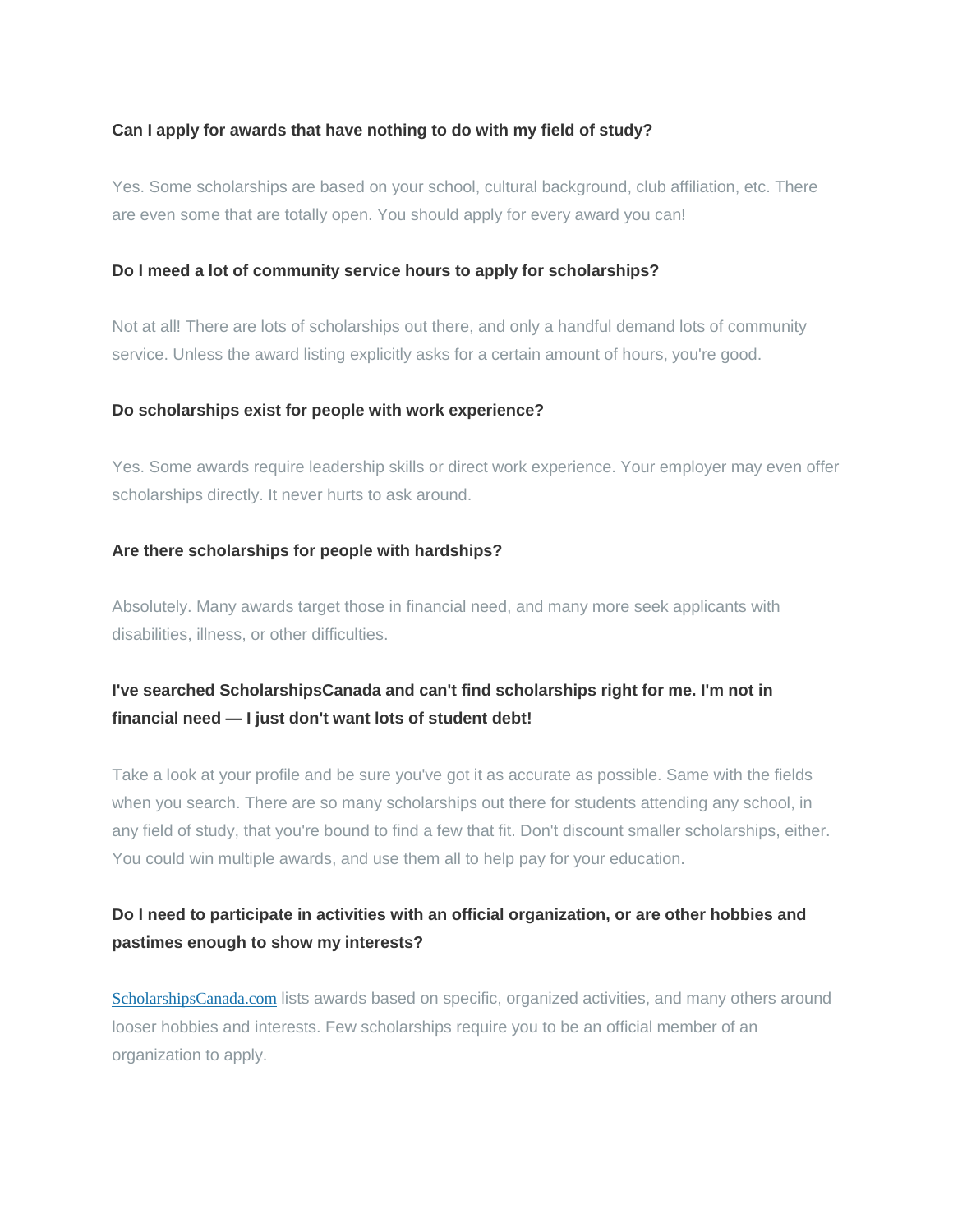# **If I'm not too involved with my community, but I do well in sports and academics, how can I stand out?**

You don't need to be a community ambassador to be eligible for scholarships. There are awards on ScholarshipsCanada for every type of person. Don't worry about standing out. Apply to awards you qualify for. If you meet the eligibility requirements, apply! If the award has an essay or personal statement component, that's where you can plead your case. Always be honest and straightforward about who you are!

# **I've lived in Canada for a few years and I'm applying for citizenship. Should I apply for international or Canadian citizenship awards?**

Take some time to consider all of your options, but don't forget there are millions of dollars in awards that don't ask about citizenship at all. You should apply for any award you're eligible for. If a listing states it's for Canadian citizens only, and that isn't you, move on for now. You can always come back to the award once your citizenship papers arrive!

# **Many awards seem to require essays or other info about my community involvement. How many scholarships don't?**

Only about 15% of the awards listed on **[ScholarshipsCanada.com](https://www.scholarshipscanada.com/)** require community involvement. That mean's 85% do not! As for essays, many scholarship admins ask similar questions, so you should be able to work up a solid draft, and re-use it, with tweaking, for multiple applications. Always target the particular scholarship you are seeking, and be sure to actually answer the questions the admin asks, but beyond that, no one will mind if you recycle a personal statement or essay from one application to the next.

#### **What's the best way to research which scholarships I'm eligible for?**

Your account on [ScholarshipsCanada.com](https://www.scholarshipscanada.com/) is a great place to start. The site automatically matches you with bursaries and scholarships based on your profile. Beyond that, try searching corporate websites, as businesses and organizations will often offer a scholarship or two. Talking to a guidance counsellor is also a great way to learn about the resources available to you.